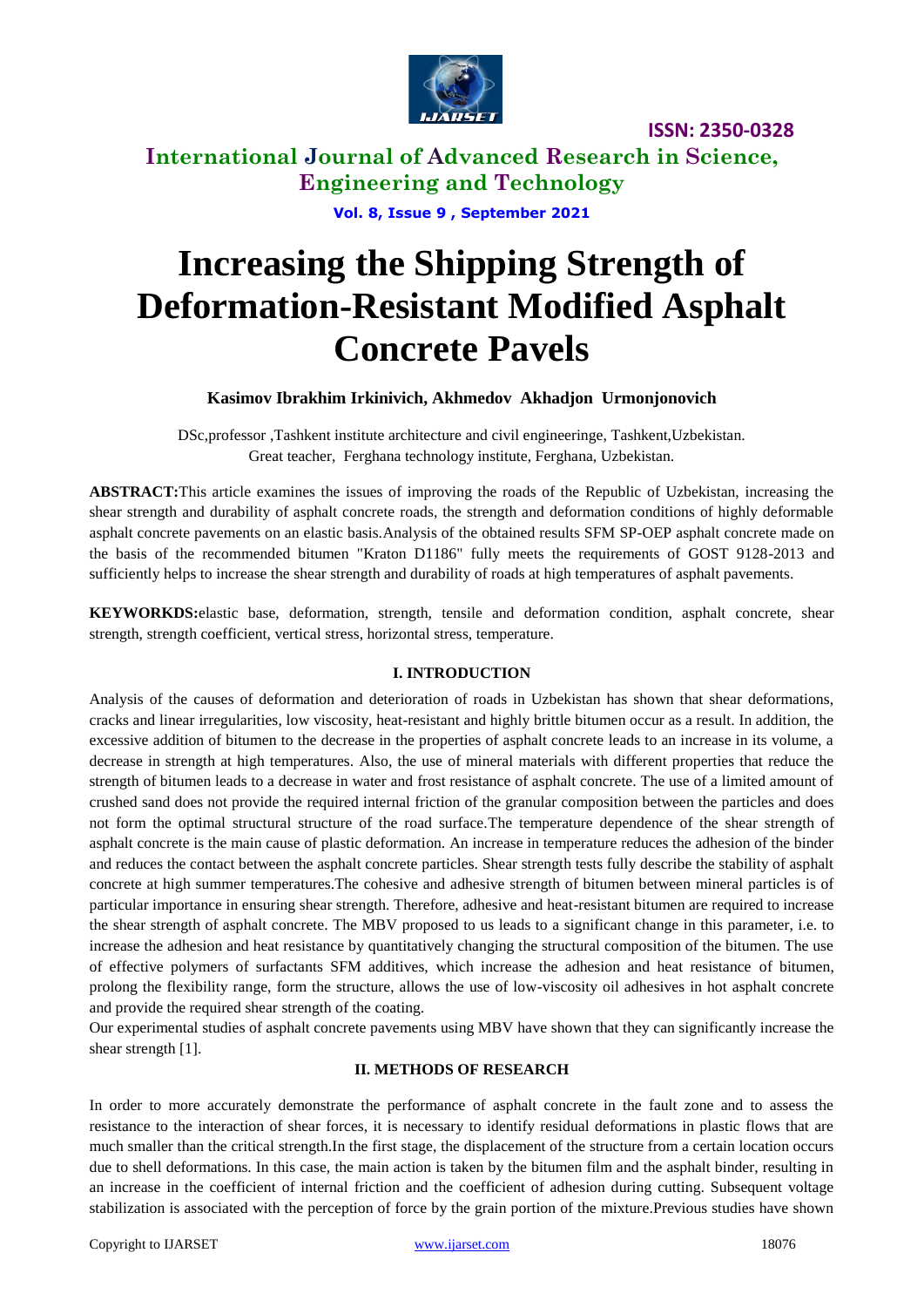

# **ISSN: 2350-0328 International Journal of Advanced Research in Science, Engineering and Technology**

## **Vol. 8, Issue 9 , September 2021**

that an increase in the amount of additives in the bitumen-containing surfactant SP-OEP SFM leads to a significant increase in softening temperature and viscosity [2]. It is therefore not advisable to increase the admixture further, as this leads to a decrease in the flexible-plastic properties of the asphalt concrete, which in turn leads to an increase in hardness and brittleness. Testing of the samples at a temperature of 50 0C (Fig. 2) showed that asphalt concrete SFM "SP-OEP" surfactants were added and their shear strength, i.e. the adhesion coefficient during disintegration, increased according to both the universal compression ratio and the Marshall scheme.



**Additional amount of SFM "SP-OEP",% bitumen**

Figure 1. SP-OEP SFM shear strength depending on the composition of the additives: 1-Marshall scheme, 2-index of sliding cranes, 3-axis compression

The effect of SFM "SP-OEP" of the content-forming additive on the shear strength is clearly seen in the testing of samples as the amount of additives increases. The test results (Figure 2) show that the polymer Kraton D1186 has a significant effect on improving the elastic properties of bitumen, which leads to a decrease in the hardness of asphalt concrete and an increase in its elastic-plastic properties. When testing asphalt concrete samples with SP-OEP SFMs, their shear strength at high temperatures was increased, which is due to their structural ability.The increase in the shear strength of asphalt concrete with the addition of SFM "SP-OEP" is mainly due to the increased adhesion of bitumen, which in turn has a high cohesive strength of bitumen films in the zone of contact with mineral particles. In addition, the surfactant SFM "SP-OEP" additive helps to save bitumen and Kraton D1186 polymer due to its cohesive strength MBV structure.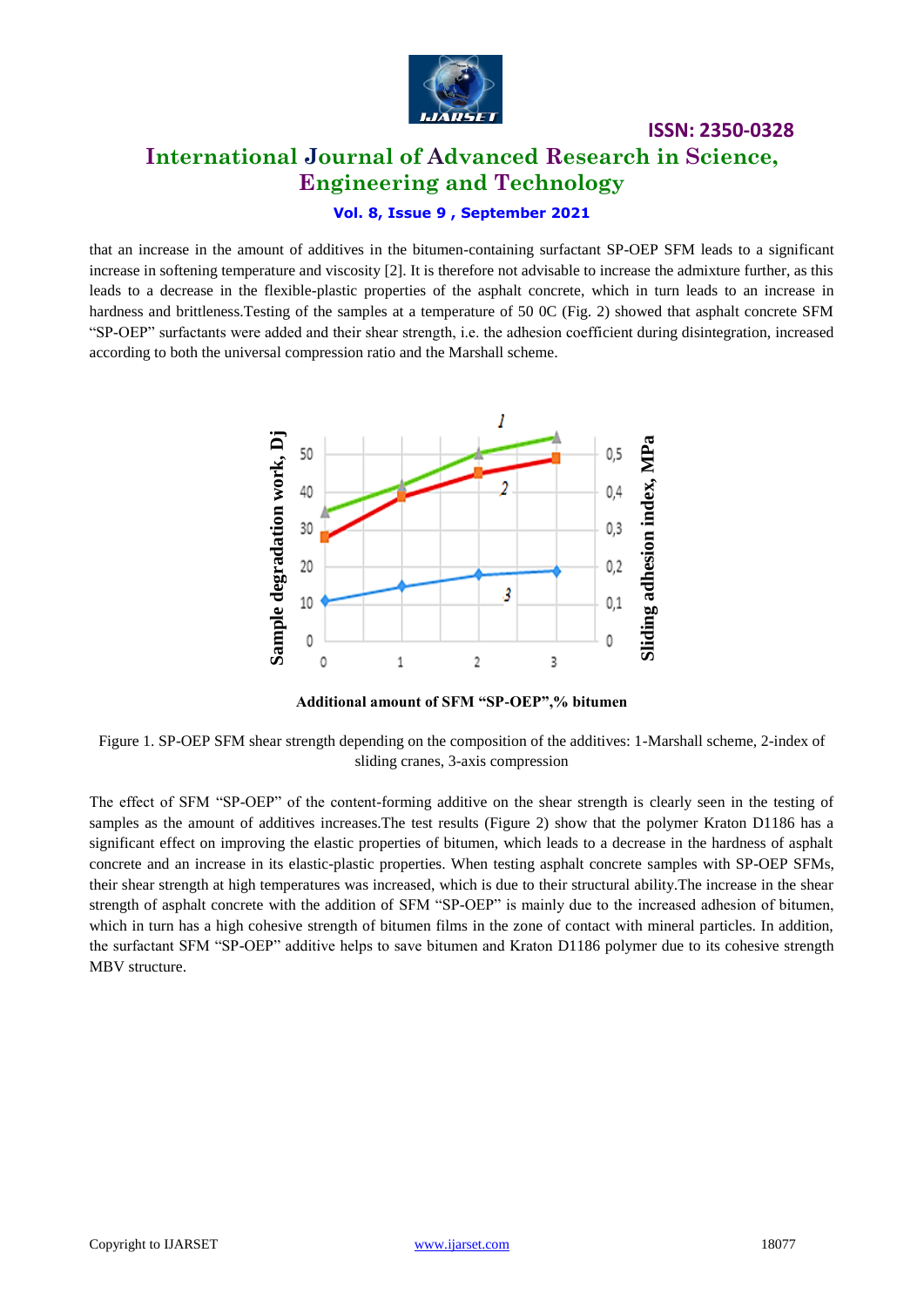

# **International Journal of Advanced Research in Science, Engineering and Technology**

**Vol. 8, Issue 9 , September 2021**



Figure 2. Dependence of asphalt concrete on the basis of BND-200/300 bitumen with the addition of polymer 2.0% SBS "Kraton D1186" on the shear strength at a temperature of 50 0S: 1-Marshall scheme, 2-slide crane index, 3-axis compression

Thus, the shear stability test fully described the shear strength of the recommended asphalt concrete at high summer temperatures. The high efficiency of shear resistance when using SFM "SP-OEP" was found to depend on its structural properties.The effect of SFM SP-OEP on the structure is seen when testing samples of asphalt binder. In this case, the anion-active SFM "SP-OEP" has an effective effect on improving the adsorption properties of bitumen in layers of mineral powder.In order to know exactly the performance of asphalt concrete in the non-destructive zone and to evaluate the interaction of shear stresses, it is necessary to determine the residual deformation, which is much lower than in plastic flows.



**Vertical stress s, Mpa**

Figure 3. Dependence of strain resistance of samples on the basis of BND 200/300: 1- with the addition of asphalt binder «SP-OEP», 2- without the addition of asphalt binder, 3- with the addition of asphalt concrete «SP-OEP», 4- without the addition of asphalt concrete.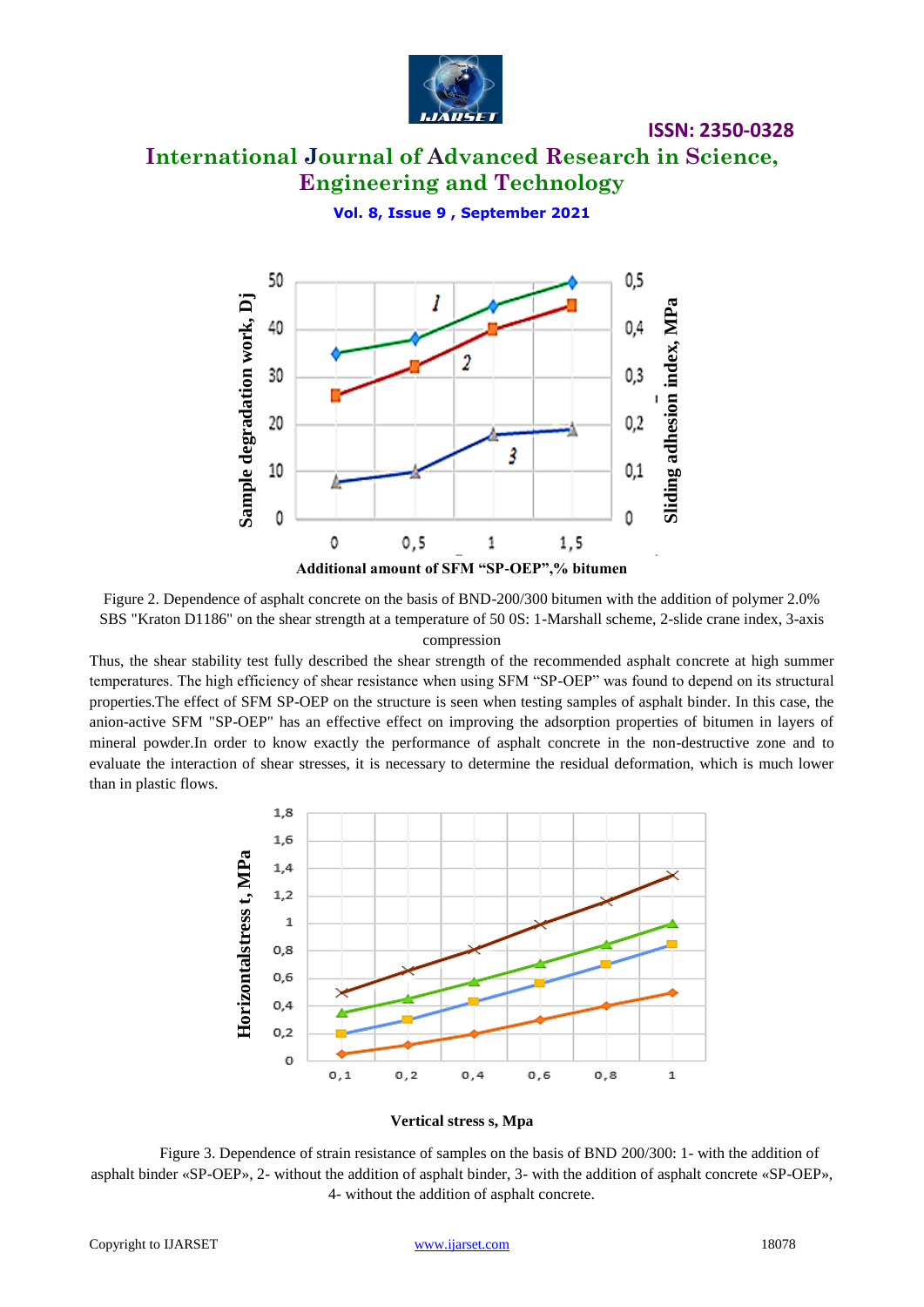

# **International Journal of Advanced Research in Science, Engineering and Technology**

**Vol. 8, Issue 9 , September 2021**



Figure 4. Accumulation of shear deformations in BND 200/300 based asphalt concrete at a temperature of 500C. Deformation: l1… 4 - residual;

lum - general.



Figure 5. BND 200/300 in the amount of 2% by weight of bitumen